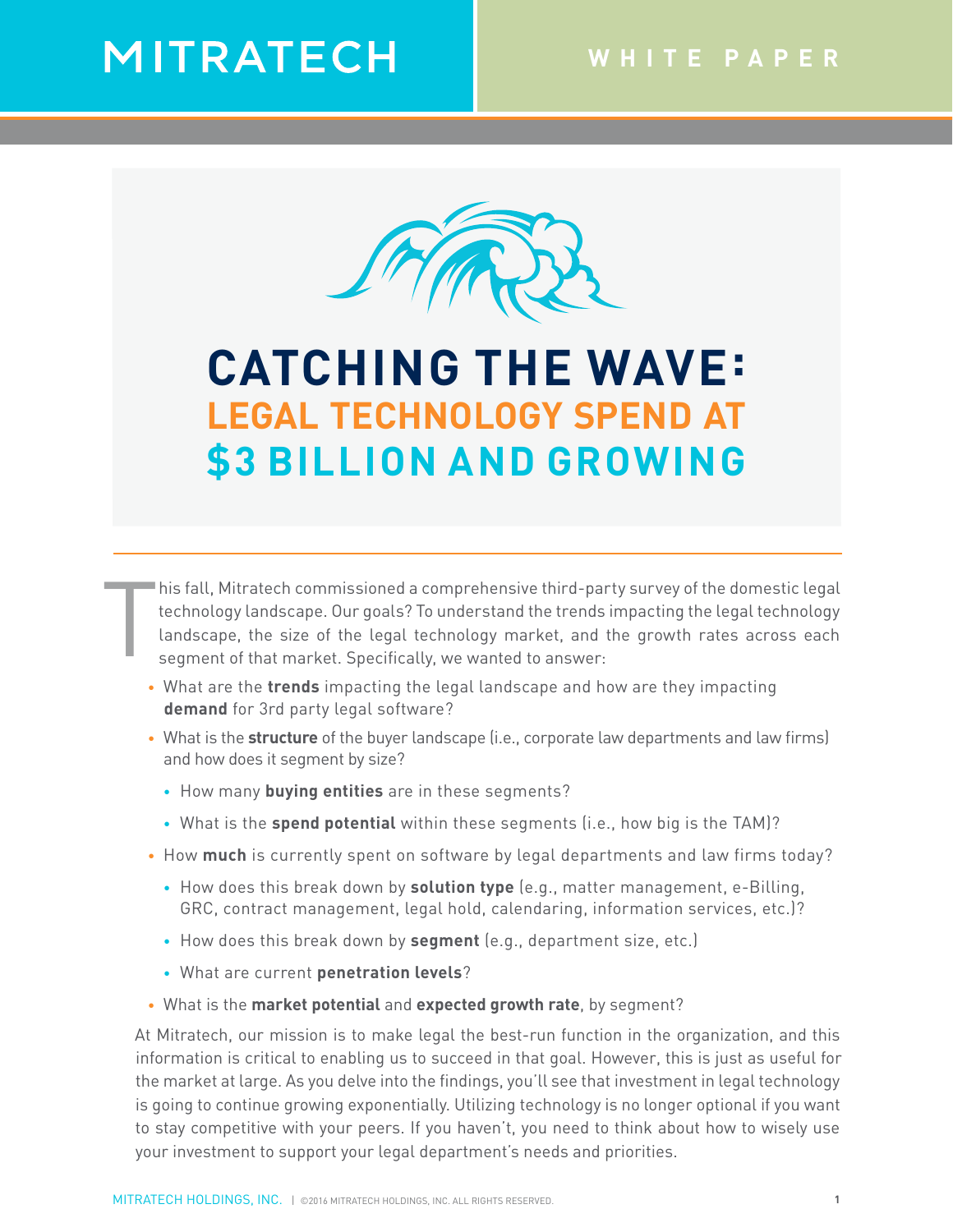## **MITRATECH**

#### CATCHING THE WAVE: LEGAL TECHNOLOGY SPEND AT \$3 BILLION AND GROWING

### MARKET RESEARCH OVERVIEW

In order to provide ourselves with the most accurate view of the Legal technology landscape, we approached the market through three different research methods that allowed us to triangulate our results. These methods included:

- Fielding a survey of 353 law firm and legal department decision makers to evaluate current and future usage / spend; this broke down into 194 law firm responses and 159 legal department responses
- Interviewing 15 leading industry experts to assess spend dynamics and pressure test survey insights
- Conducting overview secondary research to identify any trends of interest to the software landscape in the legal industry

At the highest level, the biggest drivers of differences in survey results across the board were due to the overall size of the organization. Of the 10,000 legal departments in the U.S., 31% have less than 10 attorneys, 59% have between 10 and 39 attorneys, and 10% have more than 40 attorneys on staff. Of the nearly 50,000 law firms in the U.S., 48% are solo practitioners, 49% have between 2 and 39 attorneys, 2% have between 40 and 99 attorneys, and 1% have more than 100 attorneys on staff. The technology spending patterns of these organizations varies widely by size segment.



**350+ Survey Responses**



 **U.S. Legal Departments by** 



2015 Mitratech third-party commissioned report

The results that we dive into will focus primarily on the corporate legal market, and the rest of this paper will detail 5 key findings from our third-party research.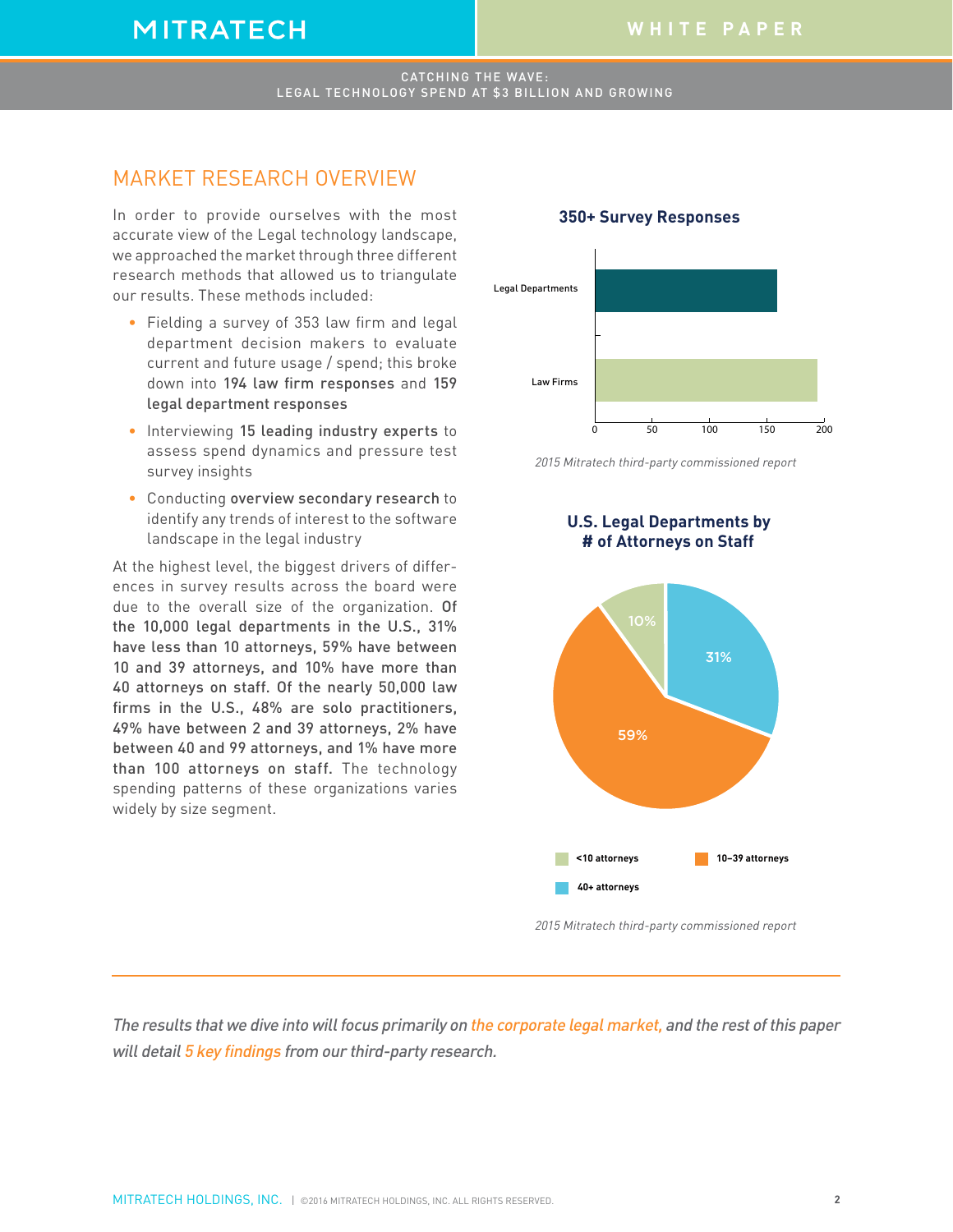### FIVE KEY LEGAL TECHNOLOGY SPEND FINDINGS

**1** The trends in the broader legal industry all play favorably for increasing spend on software solutions, especially in corporate legal departments

In the last two years, matters have been increasing after a period of stagnation. After experiencing a period of stagnation, matters have increased from 250 million in 2013 to 300 million in 2014 — with expectations to rise even further in 2015. Along with relatively slow growth in attorneys, this suggests that the workload per attorney has grown significantly. From 2009 to 2013, law departments reduced their spend on outside counsel from 66% to 59% of total spend. During that same period, law firm rates increased an average of 3.3% per year. Combined with the rising number of matters and lack of growth of many law departments, we're effectively seeing a shift of 15–20% of work in-house.

| Market trend                                                         | Description                                                                                                                                                                      | Impact on<br>Corporate Depts. | Impact on<br>Law Firms |
|----------------------------------------------------------------------|----------------------------------------------------------------------------------------------------------------------------------------------------------------------------------|-------------------------------|------------------------|
| Increasing number<br>of attorneys                                    | . In the last 5 years nearly 75k new lawyers have<br>joined the profession, a 1.5% annual increase in<br>the workforce                                                           |                               |                        |
|                                                                      | . While enrollment has slowed in the last year, law<br>degrees awarded rose from 2011 to 2012 (the<br>last available recorded count of law degrees)                              |                               |                        |
| Increasing matters volume                                            | . In the last two years, matters have been increas-<br>ing after a period of stagnation; ~250M matters<br>in 2013 rose to ~300m in 2014 and projected to<br>rise further in 2015 |                               |                        |
|                                                                      | • This growth suggests each lawyer is taking on a<br>greater workload (not accounting for paralegals)                                                                            |                               |                        |
| Margin compression<br><i>ffor law firmsl</i>                         | • From 2009-14, law firm billings increased 3.3%<br>per year; the forecast for 2014-2018F is a slow-<br>down to 1.4% per year                                                    |                               |                        |
|                                                                      | • Both Alternative Fee Arrangements (AFA) and<br>pre-negotiated discounts are increasing as a<br>percent of revenue                                                              |                               |                        |
| Move from outside counsel<br>to in-house counsel for<br>corporations | . In 2009, companies spent 66% of legal spend on<br>outside counsel; by 2013, it was down to 59%                                                                                 |                               |                        |
|                                                                      | • A recent survey found that 54% of Chief Legal<br>Officers said moving legal work in-house would<br>be the primary method for reducing spend in the<br>upcoming year            |                               |                        |
|                                                                      | . Today, more than 50% of companies have 10 or<br>fewer firms that account for 80% of their outside<br>counsel fees (the highest number ever reported)                           |                               |                        |

BTI Consulting, Altman Weil 2014 Survey, U.S. Census, Statista, Citi 2014 Law Firms Survey, Lexis Nexis, American Bar Association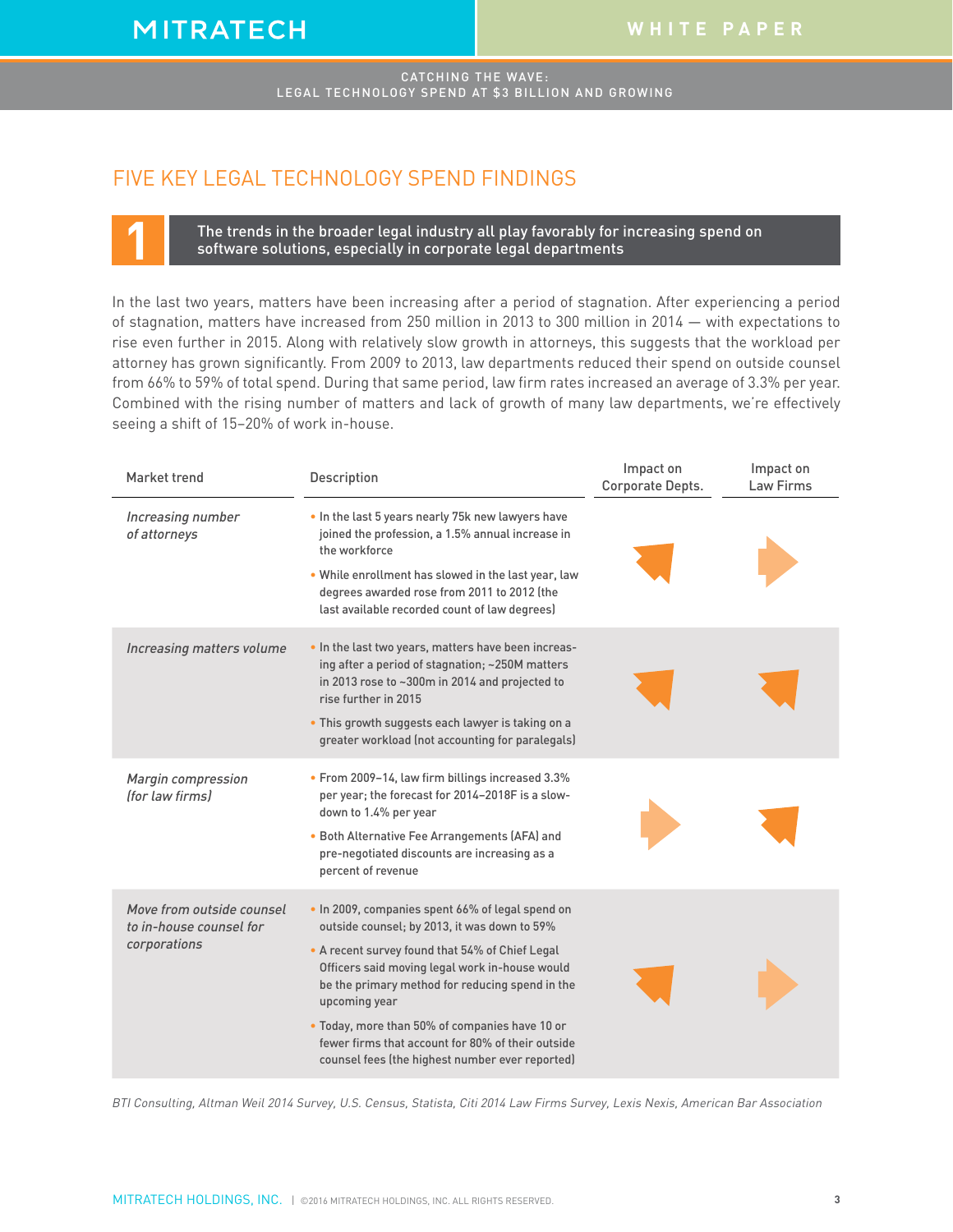**2** Today, U.S. law departments spend almost \$1.5B annually on legal software, with <sup>a</sup> total addressable market potential of \$6.5B

While \$1.5Bis a large number, no single type oflegal software is used by more than 40 percent ofthe potential buyers, indicating tremendous room for growth in the market that is under-penetrated. Currently, e-Billing and matter management comprise the largest percentage of spend on corporate legal software, although growth rates in other segments are higher, indicating that spend in areas like contracts management and governance & compliance will likely overtake matter management and e-Billing in the next five years.

| <b>Corporate Legal Software</b> | 2015   | 2019   | CAGR | <b>Total Addressable</b><br>Market (with 100%<br>penetration) | 2015 Penetration |
|---------------------------------|--------|--------|------|---------------------------------------------------------------|------------------|
| e-Billing                       | \$202m | \$235m | 4%   | \$524m                                                        | 39%              |
| Matter management               | \$195m | \$279m | 9%   | \$611m                                                        | 32%              |
| Contracts management            | \$187m | \$346m | 17%  | \$769m                                                        | 24%              |
| Governance & compliance         | \$147m | \$270m | 16%  | \$825m                                                        | 18%              |
| IP management                   | \$140m | \$194m | 8%   | \$768m                                                        | 18%              |
| Legal hold                      | \$129m | \$158m | 5%   | \$465m                                                        | 28%              |
| Document management             | \$127m | \$183m | 10%  | \$437m                                                        | 29%              |
| Legal project management        | \$102m | \$198m | 18%  | \$649m                                                        | 16%              |
| Knowledge management            | \$99m  | \$259m | 27%  | \$657m                                                        | 15%              |
| Legal analytics                 | \$73m  | \$145m | 19%  | \$488m                                                        | 15%              |
| Collaboration tools             | \$61m  | \$92m  | 11%  | \$366m                                                        | 18%              |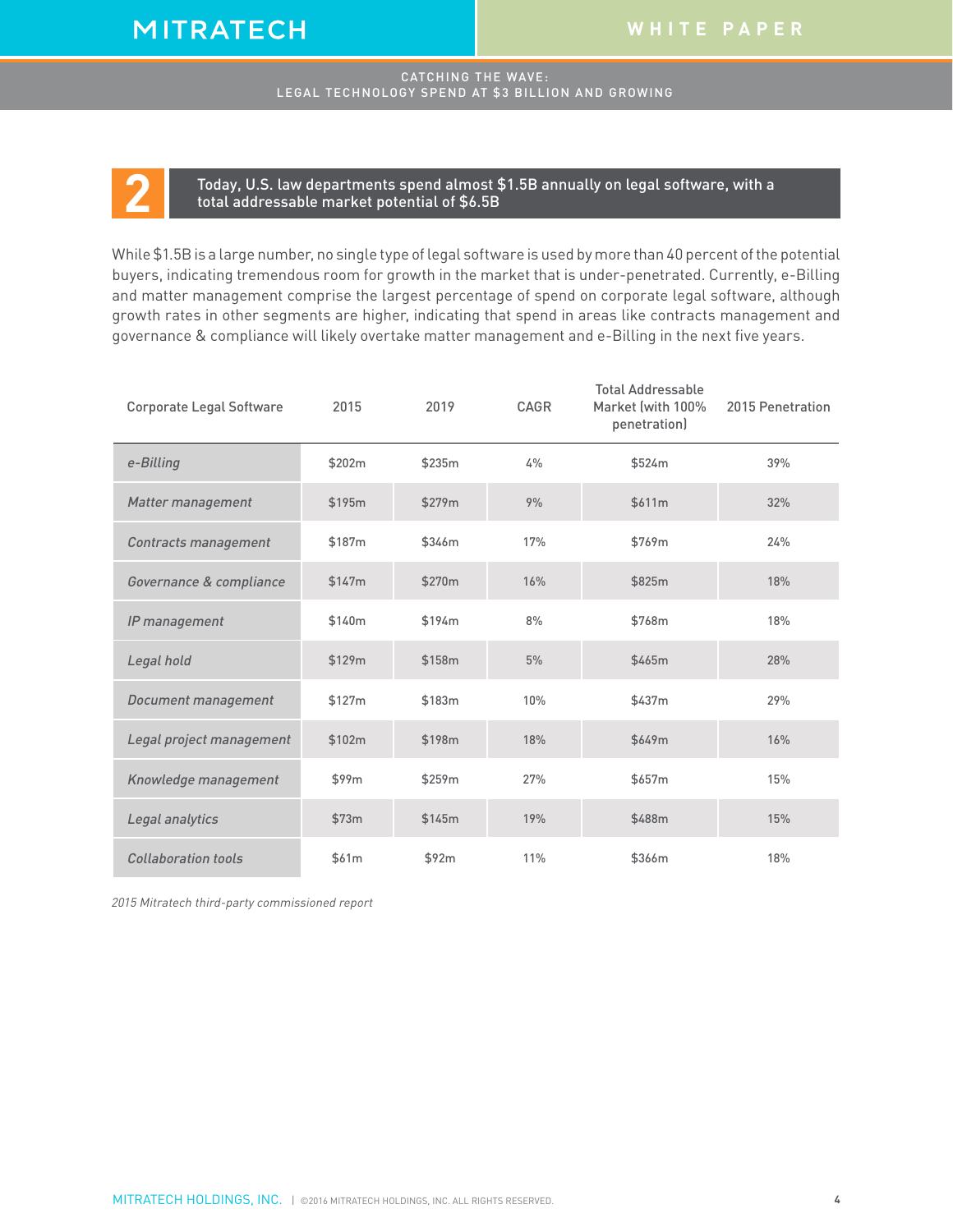**3** Taking law firm software into consideration, \$3B annually is spent on legal software and the entire legal software total addressable market is \$15.9B

Of that \$15.9B, \$6.5B in total addressable market (TAM) is found in the corporate legal department market and \$9.4B of TAM is found in the law firm market. TAM is calculated based on the amount of actual spend legal departments and law firms spend today on these technologies **if** all eligible companies were to invest in the product.

## **Full Target Addressable Market (TAM)1 by Product Type Full Target Addressable Market (TAM)1 by Product Type**



Note: <sup>1</sup> Assumes all potential accounts are penetrated (100%) and product spend is the higher end of the range; 2 Includes calendering/docketing (\$574m), legal financial management (\$556m), and legal process automation (\$23m)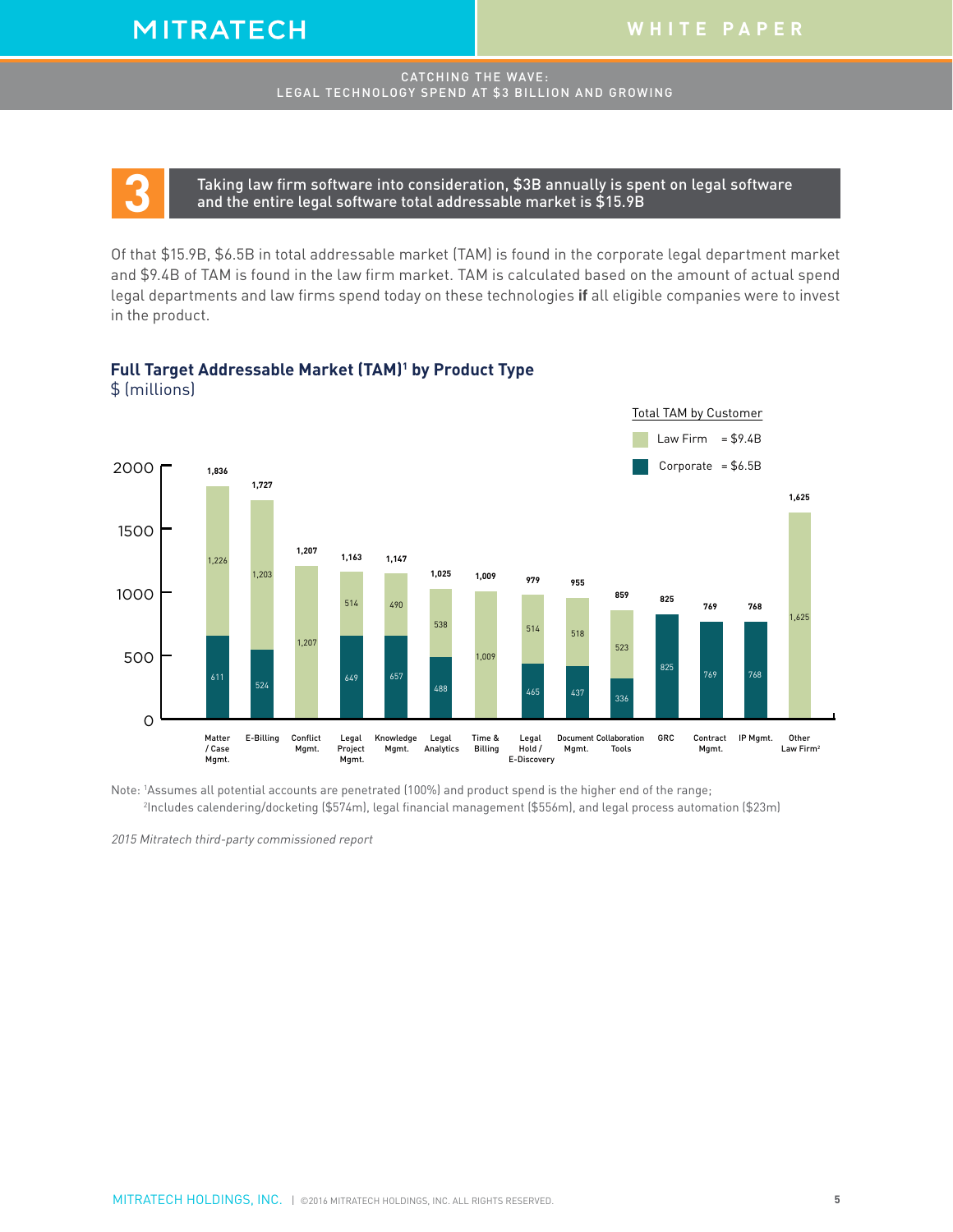**4** There is <sup>a</sup> clear distinction in the spend penetration rates of software purchased by corporate legal departments based on the size of the department

Large legal departments are most likely to invest in e-Billing, matter management, document management software, and legal hold software (all of which saw more than 65% spend penetration) while small legal departments are most likely to invest in document management and contract management software, reflecting the fact that smaller legal departments have lower outside counsel spend and are generally handling a high proportion of transactional to litigation matters.

Interestingly, the percentage of legal departments investing in each software segment increases by size of department with the exception of contract management software, which stays steady regardless of the size of the department.

#### **Total usage (third-party + homegrown) of software solution**

| Product                           | Large departments<br>(40+ attorneys) | Mid-sized departments<br>(10-39 attorneys) | Small departments<br>(1-9 attorneys) |
|-----------------------------------|--------------------------------------|--------------------------------------------|--------------------------------------|
| <b>Number of departments</b>      | 963                                  | 5,778                                      | 3,020                                |
| e-billing software                | 80%                                  | 48%                                        | 25%                                  |
| Matter management software        | 79%                                  | 46%                                        | 20%                                  |
| Contracts management software     | 42%                                  | 52%                                        | 43%                                  |
| Governance & compliance software  | 48%                                  | 30%                                        | 27%                                  |
| IP management software            | 42%                                  | 17%                                        | 16%                                  |
| Legal hold software               | 65%                                  | 43%                                        | 16%                                  |
| Document management software      | 74%                                  | 48%                                        | 52%                                  |
| Legal project management software | 51%                                  | 24%                                        | 11%                                  |
| Knowledge management software     | 35%                                  | 22%                                        | $0\%$                                |
| Legal analytics                   | 36%                                  | 22%                                        | 5%                                   |
| <b>Collaboration tools</b>        | 58%                                  | 24%                                        | 34%                                  |

Q6. Which of the following software solutions are you familiar with? "Legal department currently uses this software"

Note: \*Includes corporate and government legal departments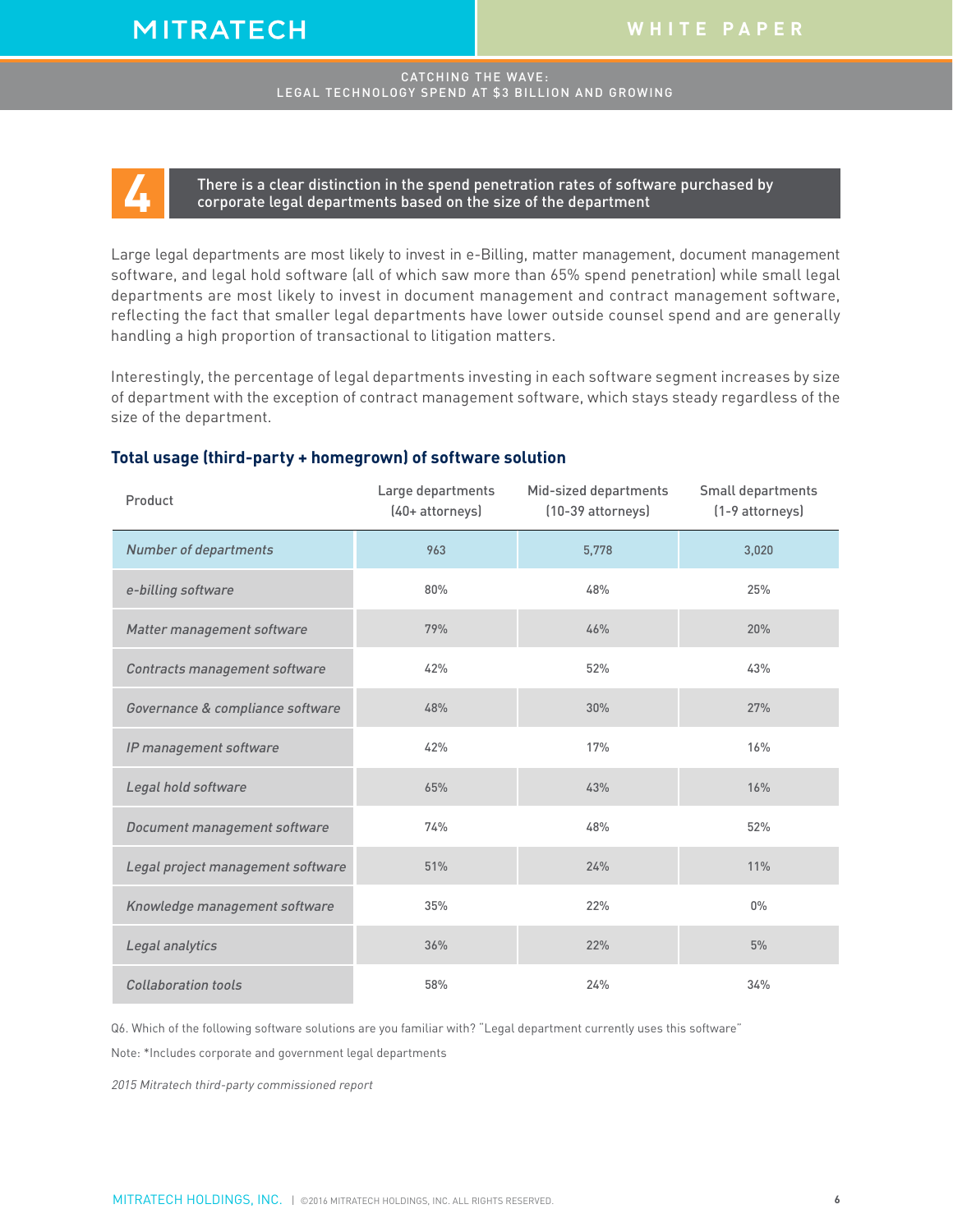The fastest growing corporate legal technology segments are Knowledge Management,<br>Legal Analytics, Legal Project Management, Contracts Management, and Governanc<br>& Compliance software Legal Analytics, Legal Project Management, Contracts Management, and Governance & Compliance software

While all of the technology segments are growing, Governance & Compliance and Contracts Management represent the markets with both large market size and high growth rates. We expect these two segments to represent an increasingly large percentage of the General Counsel's budget and attention over the next five years.

#### **Current market size and future growth**



#### KEY

| <b>E-Billings</b>     | $IP$ Mgmt.          | Knowledge Mgmt.            |
|-----------------------|---------------------|----------------------------|
| <b>Contract Mgmt.</b> | Legal <b>H</b> old  | <b>Legal Analytics</b>     |
| Matter Mgmt.          | Document Mgmt.      | <b>Collaboration Tools</b> |
| Governance & Comp.    | Legal Project Mgmt. |                            |